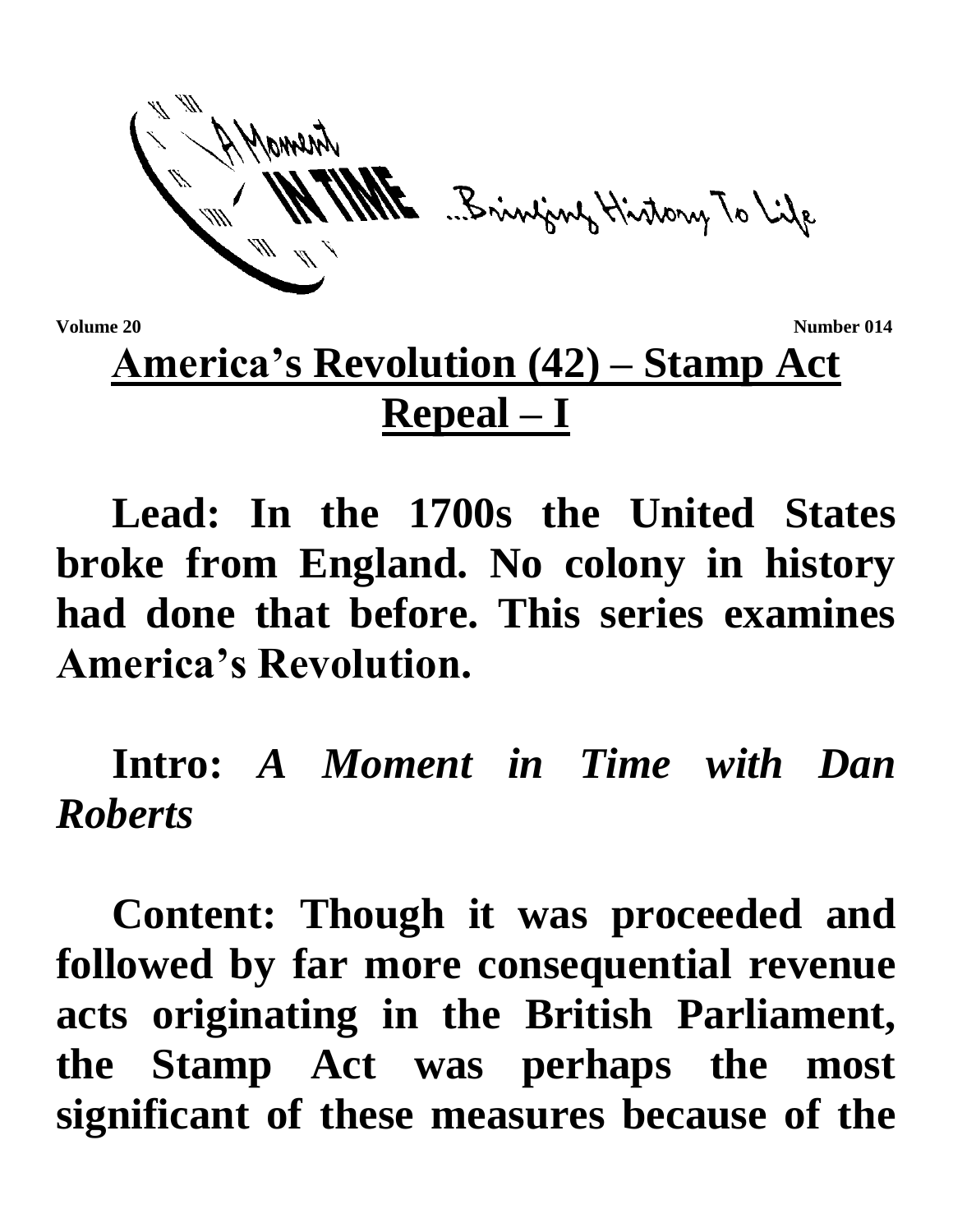**reaction it provoked in the North American colonies. Beginning with the Patrick Henryauthored** *Virginia Resolves* **in late spring 1765, resistance and revulsion, sometimes quite violent, particularly in Massachusetts, spread outward from the Commonwealth. This antagonism demonstrated for the first time a unity of common oppositional spirit among the colonies to this obvious violation of one of the premier foundations of the British Constitution, namely, that no one should be taxed unless represented in the taxing body, hence no taxation without representation.**

**This was not a** *need* **question. The most energetic opponents of the Stamp Act and its siblings, even in America, understood that Britain needed the money. It was deeply in debt after the millions expended to win the Seven Years', or as it was known in America, the French and Indian War. This was a**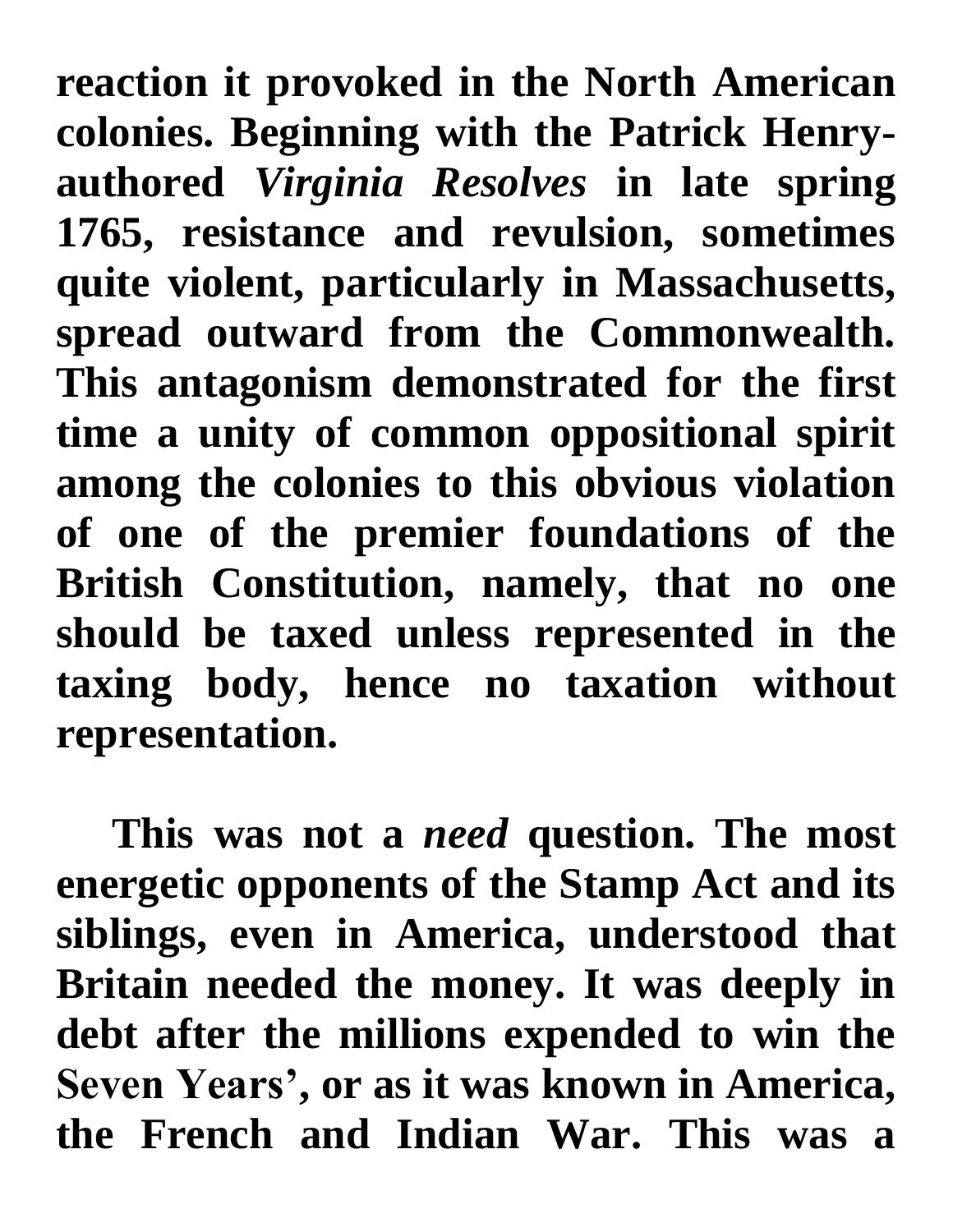**constitutional process question. Few denied that Parliament could do just about anything it wanted to do in the English governmental scheme of things. What animated Americans and many Britons was that on the question of taxation, the governing constitutional principle, from dimmest historical memory, dictated that no English subject could be taxed unless he had a share in electing those who taxed him. Despite the rather silly argument that Americans were "virtually" represented in Parliament because of their colonial status, such notions could not and did not survive honest constitutional scrutiny, even in England, even in Parliament, and certainly not in America. The flame of opposition began to spread and Parliament was faced with open revolt in the colonies against its constitutional power to tax. America was quickly falling out of control and soon cries for repeal began to echo through the halls of Westminster and**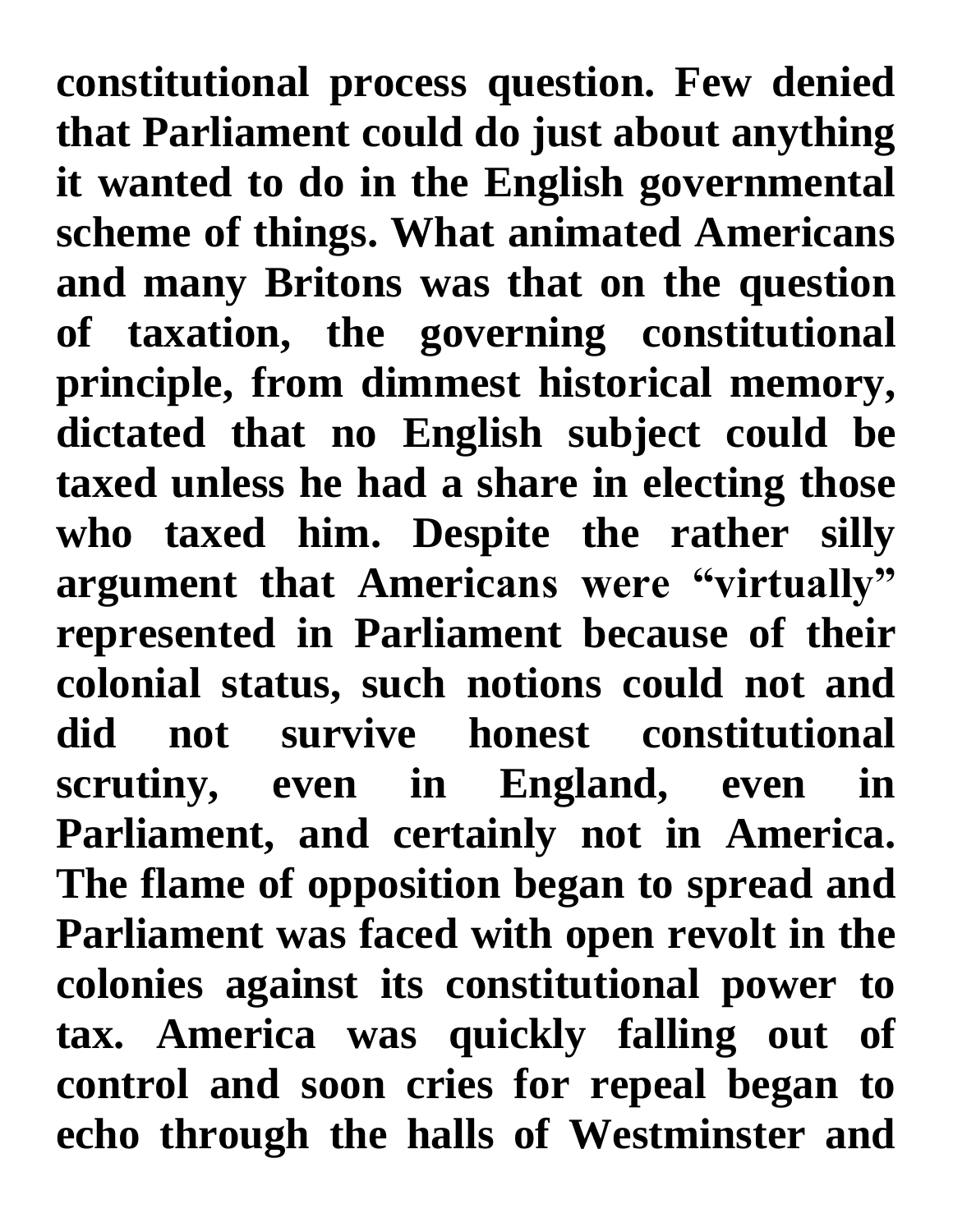**eventually becoming irresistible. What made repeal possible was a change in government. Next time: The price of a tax too high.**

**At the University of Richmond's School of Professional and Continuing Studies, I'm Dan Roberts.**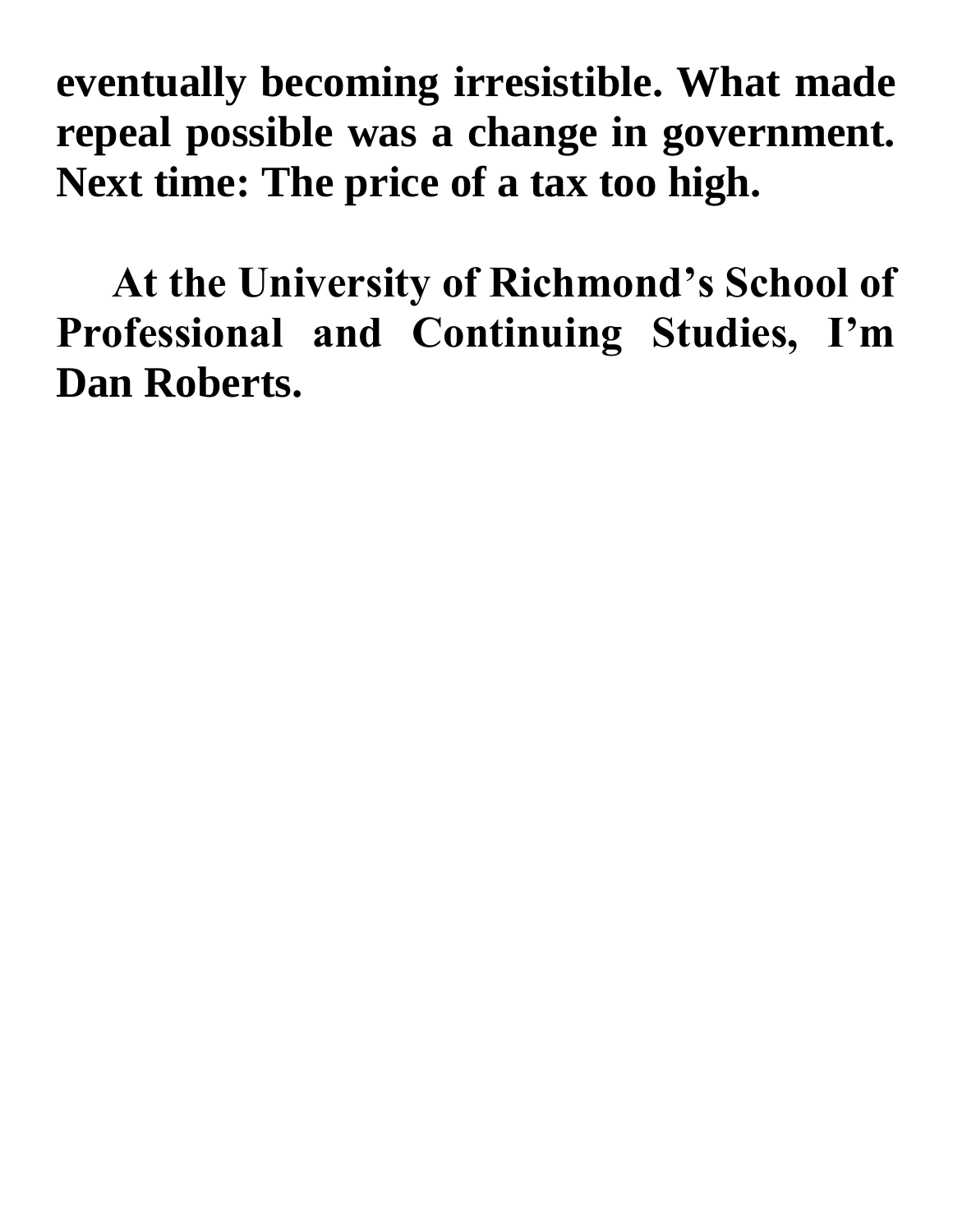## **Resources**

- **Brooke, John.** *King George III.* **New York, NY: Constable Publishing, 1972.**
- **Burke, Edmund.** *The Correspondence of Edmund Burke.*  **Cambridge, UK: Cambridge University Press, 1958- 1978.**
- **Cobbett, William.** *Parliamentary History of England from the Earliest Period 1066 to the Year 1803.* **(36 volumes). London, UK: R. Bagshaw, 1806-1820.**
- **Higgenbotham, Don.** *The War of American Independence.*  **Bloomington, IN: Indiana University Press, 1971.**
- **Knollenberg, Bernhard.** *Origin of the American Revolution.* **New York, NY: Liberty Press, 1960.**
- **Langford, P.** *The First Rockingham Administration, 1765- 1766.* **Oxford, UK: Oxford University Press, 1973.**
- **Middlekauff, Robert.** *The Glorious Cause: The American Revolution, 1763-1789.* **New York, NY: Oxford University Press, 2005.**
- **Morgan, Edmund S. and Helen Morgan.** *The Stamp Act Crisis: Prologue to Revolution.* **Chapel Hill, NC: University of North Carolina, 1953.**
- **Peres, Richard.** *King George III and the Politicians.* **New York, NY: Oxford University Press, 1953.**
- **Sedgewick, Romney, ed.** *Letters from George III to Lord Bute, 1756-1766.* **London, UK: Macmillan, 1939.**
- **Walpole, Horace.** *Memoirs of the Reign of King George the Third* **(4 volumes), II***.* **London, UK: 1845.**
- **Watson, J. Steven.** *The Reign of George III, 1760-1815.*  **Oxford, UK: Clarendon Press, 1960.**